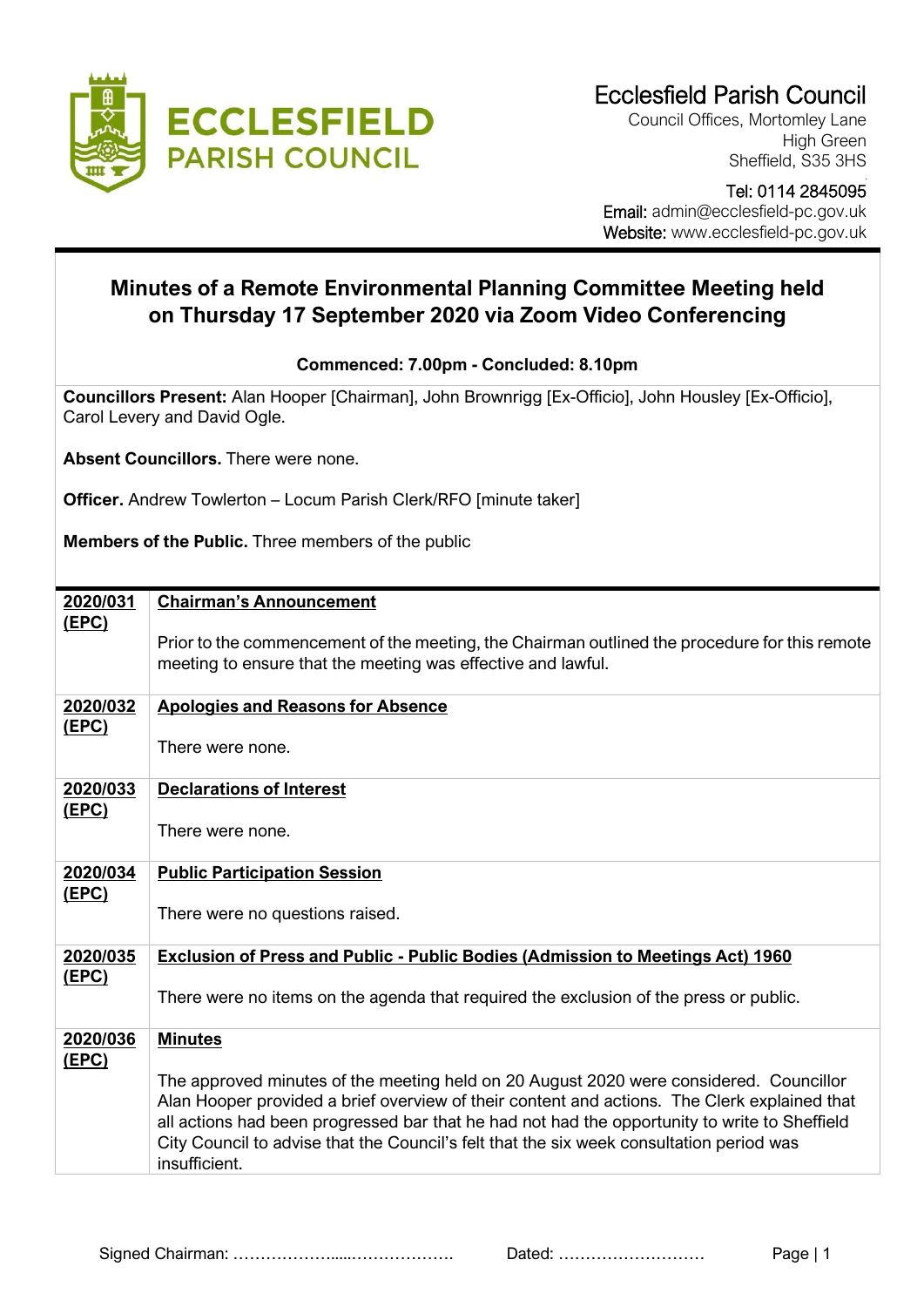| 2020/037     | <b>Planning Matters</b>                                                                                                                                                                                                                                                                                                                                                                                                                                                                                                                                                                   |
|--------------|-------------------------------------------------------------------------------------------------------------------------------------------------------------------------------------------------------------------------------------------------------------------------------------------------------------------------------------------------------------------------------------------------------------------------------------------------------------------------------------------------------------------------------------------------------------------------------------------|
| <u>(EPC)</u> | Seven planning applications were considered. The Clerk confirmed that no representations had<br>been received by the Council for any of these prior to the meeting. The Committee agreed they<br>had no objections or comments to make on these.                                                                                                                                                                                                                                                                                                                                          |
| 2020/038     | <b>Licensing Matters</b>                                                                                                                                                                                                                                                                                                                                                                                                                                                                                                                                                                  |
| <u>(EPC)</u> | The Clerk explained that the Council had not been notified of any new applications.                                                                                                                                                                                                                                                                                                                                                                                                                                                                                                       |
|              | Councillor Alan Hooper explained that one had been received by Sheffield City Council from<br>Heron Foods. He then provided a brief update on its progress.                                                                                                                                                                                                                                                                                                                                                                                                                               |
| 2020/039     | <b>Sheffield Plan Issues and Options 2020 Consultation</b>                                                                                                                                                                                                                                                                                                                                                                                                                                                                                                                                |
| <u>(EPC)</u> | It was explained that the Council had just received notification that six copies of the plan together<br>with associated documents would be provided to the Council by Sheffield City Council to<br>facilitate its consultation in the Parish. These would be made available by appointment to<br>members of the public at the Council Offices, Ecclesfield Library and Grenoside Reading Room.                                                                                                                                                                                           |
|              | The Chairman informed the Committee that Sheffield City Council had also confirmed that they<br>would lead a remote presentation on the consultation. The Council was seeking to confirm a<br>convenient date for this, which once confirmed all Councillors would be invited to attend.                                                                                                                                                                                                                                                                                                  |
|              | That this consultation, and the Council's response to it, should be one of the main items for<br>discussion at the next meeting of the Committee was highlighted.                                                                                                                                                                                                                                                                                                                                                                                                                         |
| 2020/040     | <b>Great Britain September Clean Up (11-27 September)</b>                                                                                                                                                                                                                                                                                                                                                                                                                                                                                                                                 |
| <u>(EPC)</u> | It was explained that this event organised by Keep Britain Tidy was due to take place from 20<br>March - 13 April but had been postponed due to Covid. It had now been rearranged for<br>September of this year and parish councils and other bodies and individuals were being<br>invited to take part in accordance with the Covid rules and restrictions. It was explained that<br>several activities were being planned in the Parish. It was agreed that this was a good idea<br>and the Council should support it.                                                                  |
|              | Reference was made to whether a Great Britain Spring Clean-up was planned for 2021. The<br>Clerk explained that he understood that it was. The general view was that it would be a good<br>idea if the Council was actively involved in this, and as soon as the date was confirmed by<br>Keep Britain the Council should consider suitable actions it could take in support of it.                                                                                                                                                                                                       |
| 2020/041     | <b>Effective Gum Littering Campaign</b>                                                                                                                                                                                                                                                                                                                                                                                                                                                                                                                                                   |
| <u>(EPC)</u> | The Clerk explained that Mars Wrigley were offering parish councils and others a new gum<br>litter campaigning tool kit. This mainly came in the form of posters. Emma Mainwaring, the<br>Council's Community Involvement Officer, had ordered a selection of these materials for the<br>Council, Councillors and community groups and organisations. Several Councillors and<br>community groups, such as Ecclesfield School, had requested them. Mars Wrigley had<br>indicated that should the Council want additional posters and materials, they would be pleased<br>to provide them. |